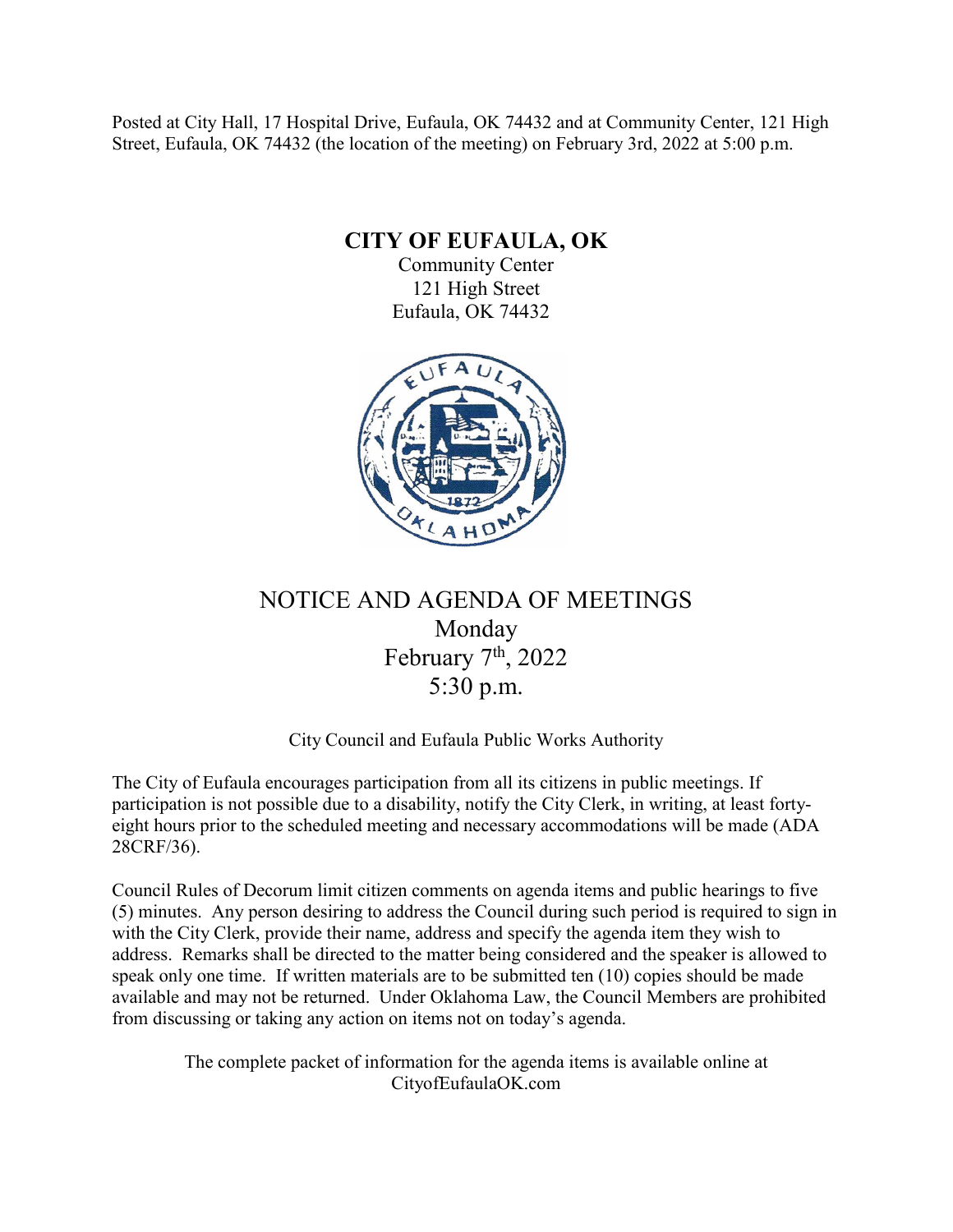#### **City Council**

Mayor Todd Warren Vice Mayor Nancy Mouser Council Member Frank Davis Council Member Dan Kirby Council Member Jamie Upton

AGENDA EUFAULA CITY COUNCIL February 7<sup>th</sup>, 2022 5:30 p.m.

CALL TO ORDER MAYOR WARREN INVOCATION ADAM WHITE PLEDGE OF ALLEGENCE MAYOR WARREN ROLL CALL /ATTENDANCE VALARIE COX

# **CITY MANAGER UPDATE**

Report on municipal activities for the previous month

# **CONSENT AGENDA**

*All matters listed under the Consent Agenda are considered to be routine or administrative by the City Council and will be enacted by one motion. There will not be separate discussion of these items. If discussion is desired, that item will be removed from the Consent Agenda and will be considered separately. The item will then be placed in its proper order on the regular meeting and will be considered at that time.*

- 1. APPROVAL OF MINUTES.
	- A. Special Council Meeting January 3<sup>rd</sup>, 2022 (Signage Committee)
	- B. Special Council Meeting January 3<sup>rd</sup>, 2022 (Public Hearing CDBG)
	- C. Regular Council Meeting January  $3<sup>rd</sup>$ , 2022
	- D. Special Council Meeting January 20<sup>th</sup>, 2022 (City Manager Recruitment)
	- E. Special Council Meeting January  $27<sup>th</sup>$ , 2022 (City Manager Recruitment)
- 2. APPROVAL OF THE TREASURER'S REPORT.

3. APPROVAL OF THE JANUARY 2022 PAYROLL FIGURES FOR THE GENERAL FUND IN THE AMOUNT OF \$62,407.04

4. RECEIPT AND APPROVAL OF CLAIMS: CITY OF EUFAULA.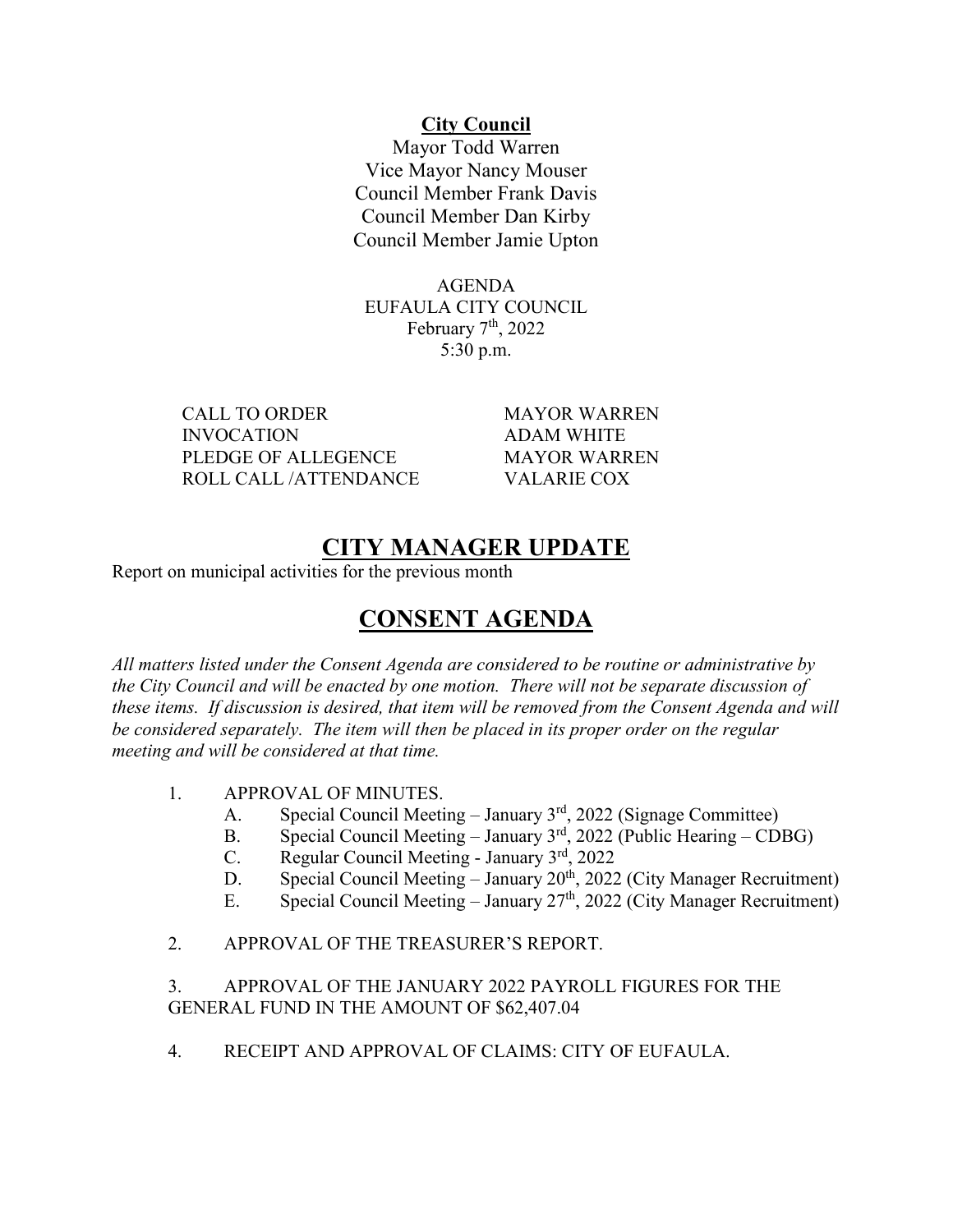# **ITEMS REMOVED FROM CONSENT AGENDA**

#### **5. CITY OF EUFAULA CITIZEN EXCELLENCE AWARD**

Recognition and presentation of the City of Eufaula Citizen Excellence Award to Patricia Daniel.

## **6. CITY OF EUFAULA STAFF EXCELLENCE AWARD**

Recognition and presentation of the City of Eufaula Staff Excellence Award to Richard "Mike" Silk.

# **7. CITY HALL APPRAISAL REVIEW**

A. Pursuant to 25 O.S. § 307 B(3), consider convening in Executive Session for purposes of discussions related to the purchase or appraisal of real property. B. Motion to convene in Executive Session for purposes of discussions related to the purchase or appraisal of real property.

C. Executive Session

- D. Motion to come out of Executive Session and return to Open Session.
- E. Motion to take any necessary action on Executive Session item.

# **8. SELECTION OF CITY HALL LOCATION**

- A. Take public comment on City Hall location.
- B. Discuss, consider, and select a location for City Hall.

#### **9. DEPARTMENT HEAD PURCHASE POLICY INCREASE FROM \$100 TO \$1000**

A. Discussion, consideration, and vote to approve or reject the proposed Ordinance 22- 02-01, which authorizes department heads to make purchases of up to \$1000 without written city manager authorization.

1. a. Motion to approve or disapprove attaching emergency clause to Ordinance 22-02-01.

### **10. ANIMAL CONTROL UPDATE AND POLICY CONSIDERATIONS**.

A. Discussion regarding the current animal control ordinances (Ord. 12-11-02 and 11- 5-2012)

B. Consideration and vote on the following updates to the animal control ordinances:

- 1. Vote to increase initial penalty fee from \$100 to \$200 dollars, and subsequent penalty fees from \$200 to \$400.
- 2. Vote to reduce the authorized holding time before euthanasia from 60 days to 30 day for registered animals and 15 days for unregistered animals.
- 3. Vote to only offer adoption of previously unregistered animals after the animal is spayed or neutered at the expense of the adopter.
- 4. Vote to increase the daily kenneling fee from \$10 to \$25.
- 5. Vote to mandate dogs registered within City Limits must be vaccinated for canine parvovirus ("Parvo") to prevent outbreaks in the animal shelter